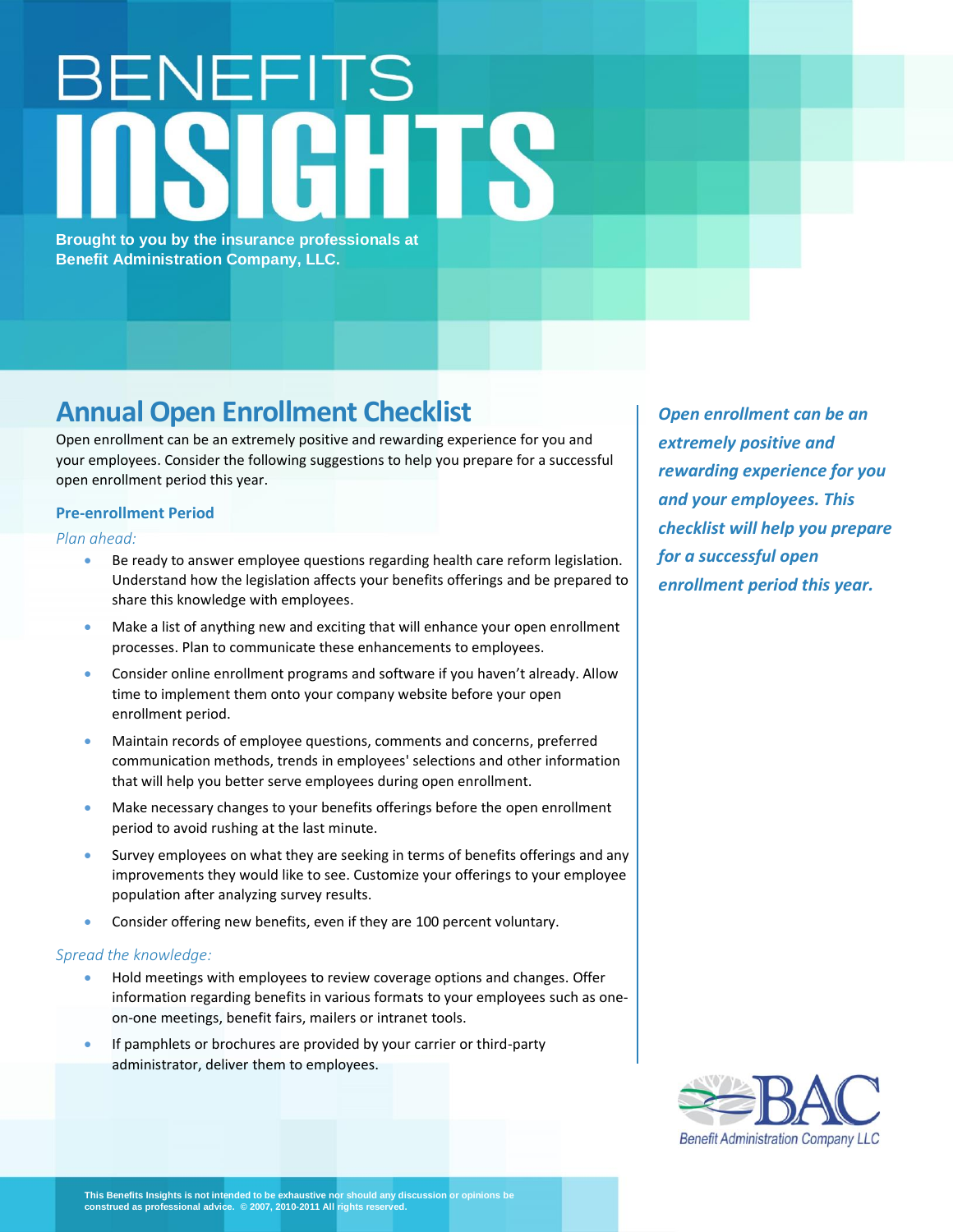• Communicate helpful phone numbers and websites to employees looking for additional resources.

#### *Know your audience:*

- Be prepared to answer questions that employees asked most frequently last year.
- Create a frequently-asked-questions sheet with answers to distribute, post or email to employees.
- Provide answers to basic questions, such as how much premiums will increase, new coverage options, etc.

# **Enrollment Period**

# *Make sure employees have received all of the following materials, including:*

- Open enrollment schedule
- Statement of current coverage
- Plan-specific changes and rates
- Plan-specific summaries
- Open enrollment booklet and forms
- Deadline for open enrollment
- Resource contact information

#### *Guide your employees through this period:*

- Provide employees with materials and give them time to review them.
- Offer generous deadlines, with frequent reminders.
- Send a reminder the day before the enrollment deadline.
- Remain available through various mediums for employees to contact with questions and clarification.
- Make sure employees understand that you are available to answer any questions, and that no question is too simple or complex.

## **Post-enrollment Period**

#### *Did you...*

- Check enrollment forms for any missing information?
- Check enrollment forms for any information that was incorrectly filled out?
- Submit all enrollment forms to the carrier?
- Ensure that you are in compliance with any health care reform provisions that affect your plan and employees?
- Follow up to ensure all employees received their ID cards?
- Make sure all employees are clear about their benefits and don't have any outstanding questions?

#### **Throughout the Year**

Consider offering a second, off-cycle enrollment period for employees. Feature voluntary benefits that may be overshadowed by medical benefits and retirement